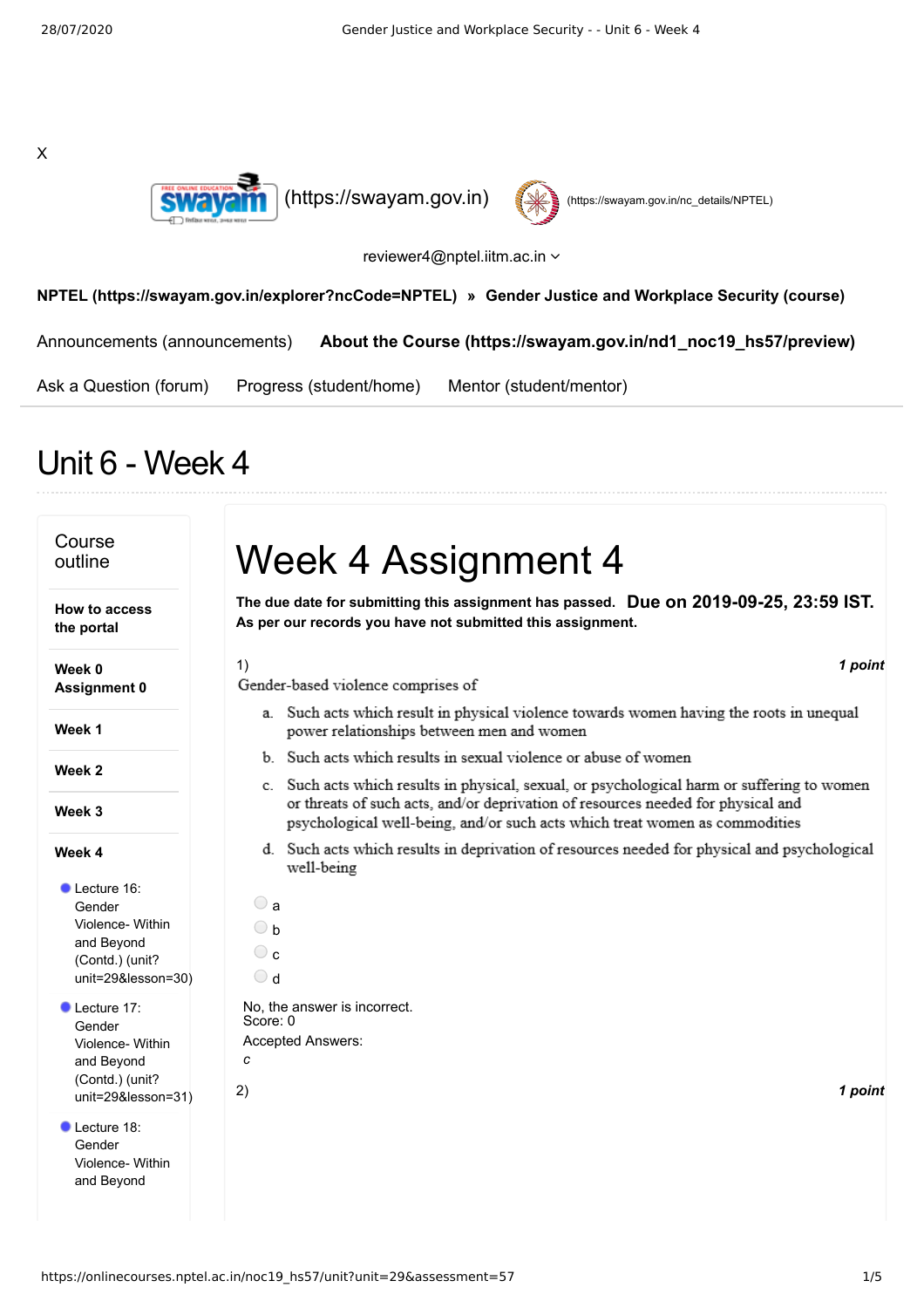| unit=29&lesson=32)              |
|---------------------------------|
| Lecture 19: Role                |
| of different<br>agencies (unit? |
| unit=29&lesson=33)              |

(Contd.) (unit?

Lecture 20: Role of different agencies (Contd.) (unit? [unit=29&lesson=34\)](https://onlinecourses.nptel.ac.in/noc19_hs57/unit?unit=29&lesson=34)

Week 4: Lecture Material (unit? [unit=29&lesson=35\)](https://onlinecourses.nptel.ac.in/noc19_hs57/unit?unit=29&lesson=35)

**Quiz : Week 4 Assignment 4 [\(assessment?](https://onlinecourses.nptel.ac.in/noc19_hs57/assessment?name=57) name=57)**

Feedback for Week 4 (unit? [unit=29&lesson=36\)](https://onlinecourses.nptel.ac.in/noc19_hs57/unit?unit=29&lesson=36)

**TEXT TRANSCRIPTS**

**Details Solution**

| Match the following-                     |                     |
|------------------------------------------|---------------------|
| A. Beating                               | i. Sexual Abuse     |
| <b>B.</b> Inappropriate Touching         | ii. Emotional Abuse |
| C. Body Shaming                          | iii. Physical Abuse |
| D. Not giving money for necessities      | iv. Economic Abuse  |
| a. A-iii, B-i, C-iv, D-ii                |                     |
| b. A-ii, B-i, C-iii, D-iv                |                     |
| c. A-iii, B-i, C-ii, D-iv                |                     |
| d. A-iv, B-ii, C-iii, D-i                |                     |
| $\bigcirc$ a                             |                     |
| $\bigcirc$ b                             |                     |
| $\circ$ c                                |                     |
| $\bigcirc$ d                             |                     |
| No, the answer is incorrect.<br>Score: 0 |                     |
| Accepted Answers:                        |                     |
| c                                        |                     |
| 3)                                       | 1 point             |

Select the correct option.

- a. Domestic violence does not include ridiculing the aggrieved for not having a child
- b. Domestic violence includes physical, mental, or sexual cruelty towards the aggrieved
- c. Domestic violence includes economic abuse and prohibition or restriction of continued access to resources
- d. Both b and c
- $\bigcirc$  a
- $\bigcirc$  h
- $\circ$  c
- d

No, the answer is incorrect. Score: 0 Accepted Answers: *d*

4) *1 point*

Anita was in a live-in-relationship with Akshay for 7 years. Both of them shared a common household and lived in a marriage like relationship. For the last one year, Akshay has developed a habit of forcing Anita into anal intercourse and has even beaten her up on several occasions to attain submission. It has been 4 months since Anita moved out. Can Anita file a case of domestic violence?

- a. No. Anita cannot file a case because she is not in a domestic relationship and they were never married.
- b. Yes. Anita can file a case because the relationship is in nature of marriage
- c. No. Anita cannot file a case because she had previous knowledge of this unnatural fantasy of her male counterpart
- d. Yes. Anita can file a case because she is religious and her religion does not approve of such unnatural intercourse.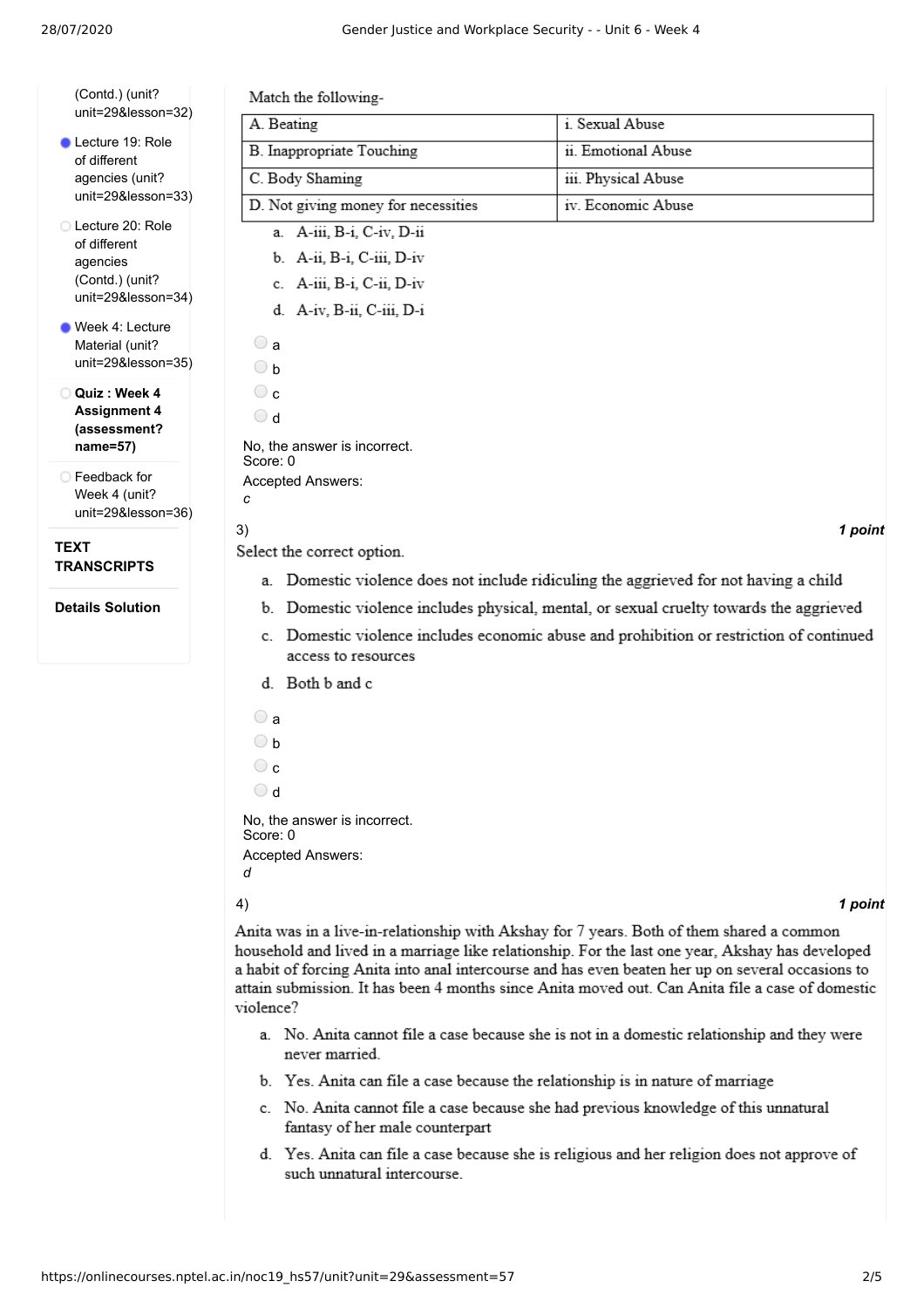$\bigcirc$  a  $\bigcirc$  h  $\circ$ d No, the answer is incorrect. Score: 0 Accepted Answers: *b*

5) *1 point*

During cross examination in a rape trial, the defense lawyer contends that the victim was habituated to regular sexual interactions and she was a woman of easy virtue. Under this hypothetical situation, what should the court do?

- a. The court should accept the defense lawyer's argument that the victim had loose morals and past sexual affairs and dismiss the case.
- b. The court should accept the defense lawyer's argument and insist the victim to prove her chastity.
- c. The court should accept the defense lawyer's argument and out rightly acquit the accused.
- d. None of the above

```
\bigcirc a
  \bigcirc b
  \circ c
  h \bigcircNo, the answer is incorrect.
Score: 0
Accepted Answers:
d
```
## 6) *1 point*

The compensation scheme under Sec.357A of the Code of Criminal Procedure, 1973 extends to-

- a. The Accused
- b. The Victim
- c. The dependents of the victim
- d. Both b and c
- 7) *1 point*  $\bigcirc$  a  $\bigcirc$  b  $\circ$  c  $\bigcirc$  d No, the answer is incorrect. Score: 0 Accepted Answers: *d*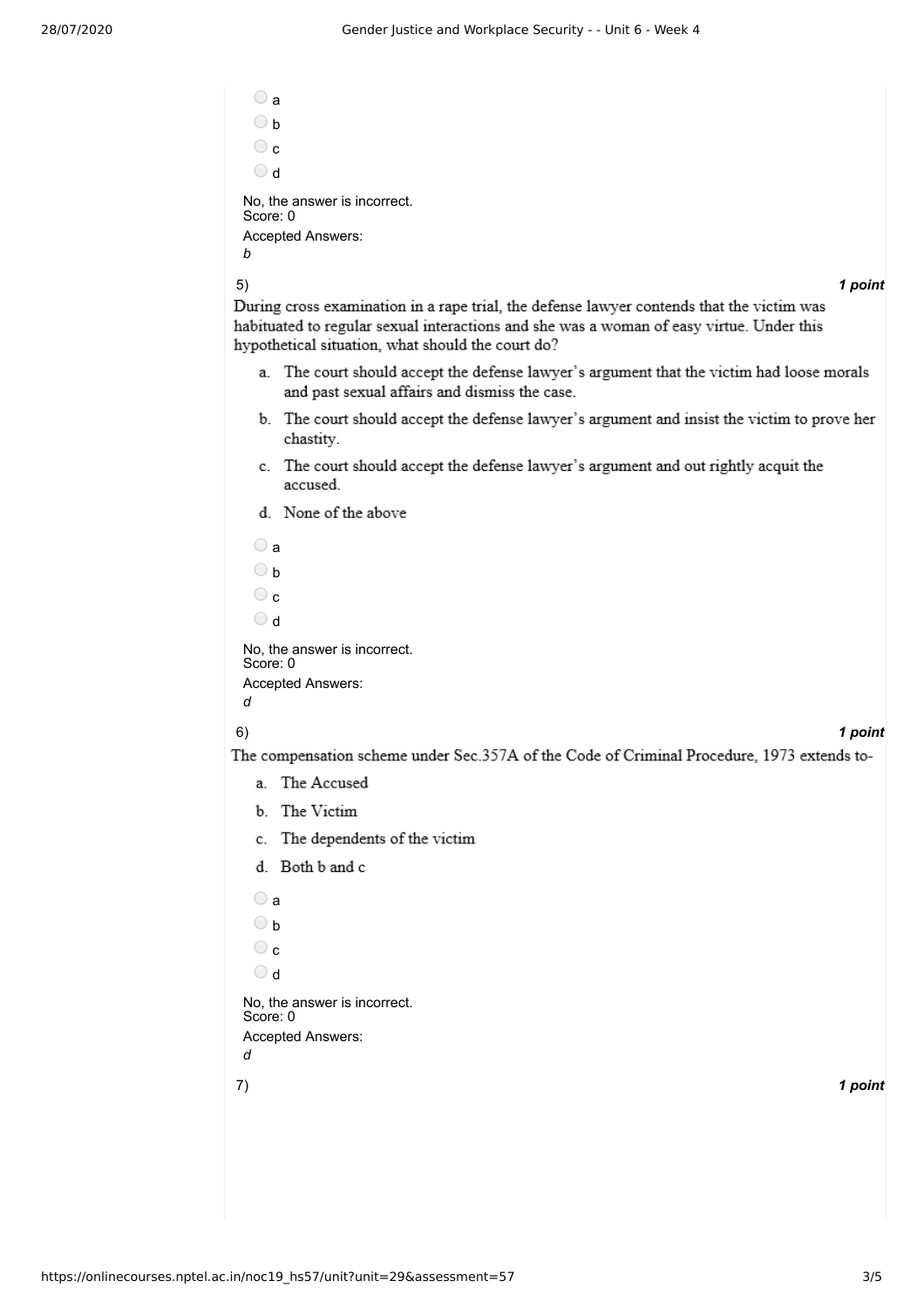Choose the correct option.

- a. The Protection of Children from Sexual Offences Act, 2012 provides comprehensive protection to children from sexual offences including pornography.
- b. The Protection of Children from Sexual Offences Act, 2012 provides comprehensive protection to child laborers from abuse in public spaces.
- c. The Protection of Children from Sexual Offences Act, 2012 provides comprehensive protection to children subjected to sexual abuse by his or her own family
- d. None of the above

```
\bigcirc a
 \bigcirc h
 \circ\bigcirc d
No, the answer is incorrect.
Score: 0
Accepted Answers:
a
```
## 8) *1 point*

In a rape trial, the accused, a man of 30 years, has acceded to enter into wedlock with the victim, a girl of 15 years. The family members of the victim have endorsed the settlement. What should be the correct approach of the court?

- a. The predominant purpose of welfare of the victim and ensuring her a future life through marriage should be the goal before the Court.
- b. The Court should dismiss the case against the accused.
- c. The Court should acquit the accused immediately and ensure their marriage.
- d. The Court should proceed as per law and give its decision of conviction or acquittal.
- 9) *1 point*  $\bigcirc$  a  $\bigcirc$  b  $\circ$  $\bigcirc$  d No, the answer is incorrect. Score: 0 Accepted Answers: *d*
	-

Certain new offences of voyeurism, sexual harassment, etc. were included under the Indian Penal Code, 1860 by virtue of the

- a. Criminal Law Amendment Act, 2018
- b. Indian Penal Code (Amendment) Act, 2009
- c. Criminal Law Amendment Act, 2013
- d. Criminal Procedure (Amendment) Act, 2013.
- $\bigcirc$  a  $\bigcirc$  h  $\bigcirc$  c h O

N h i i